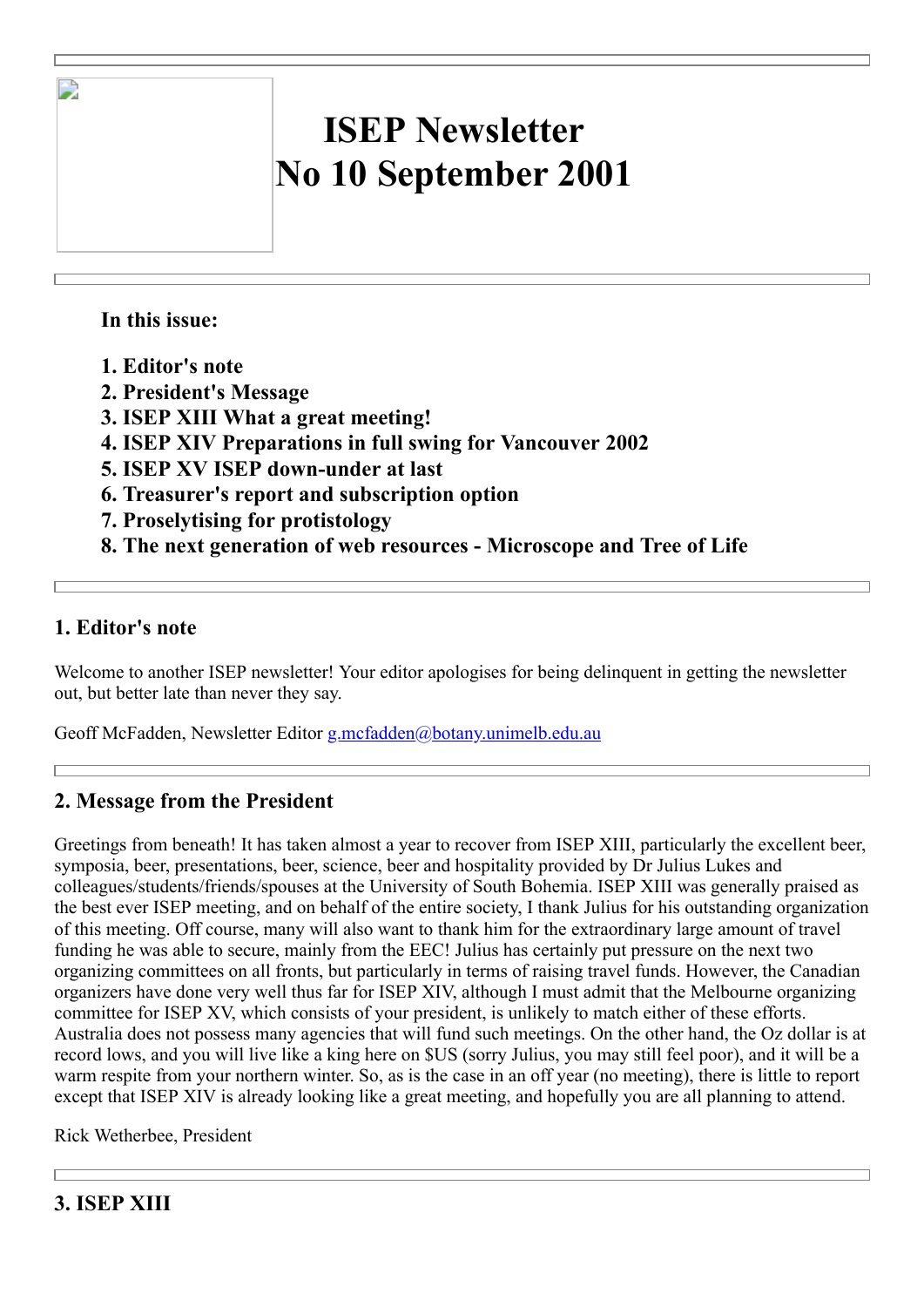ISEP 13 was held in Ceske Buejovice in the Czech Republic last August. The meeting was organised by Dr Julius Lukes and his team from the University of South Bohemia. Julius and his team did a fantastic job and a great time was had by all enjoying excellent quality beer at bargain-basement prices. The meeting opened with a special address by Jiri Lom of the Institute of Parasitology "A brief account of Czech Protistology" reminding us of the tremendous contribution from Czech scientists to protistology. The scientific sessions were particularly high quality, even for ISEP where every protist is adored. We had a focus on kinetoplastids and the organisers had invited a number of key cell biology labs to present the latest developments in kinetoplastid biology. In conjunction with special sessions on the origins of mitochondria and plastids and the usual host of excellent protistology, both molecular and morphological, all in all a fantastic meeting was enjoyed by all comers. A report on the science by Peter Beech, Laura Landweber and Paul Gilson can be found in [Protist. 2000 Dec;151\(4\):299-305.](http://www.ncbi.nlm.nih.gov/entrez/query.fcgi?cmd=Retrieve&db=PubMed&list_uids=11212890&dopt=Abstract) The conference finished with a banquet presented in the grounds of the ancient medieval castle at Cesky Krumlov.

ISEP is extremely grateful to Julius. Putting on a meeting is an extraordinary effort and Julius and his team excelled with cheerful dedication. ISEP thanks you Czech protistologists!

Proceedings from the conference have recently been published in IJSEM. Many of you will already have received the following message re IJSEM from Aidan Parte.

Dear ISEP XIII delegate

The May issue (51/3) of the International Journal of Systematic and Evolutionary Microbiology was published on 16 May and it went online on 17 May. The issue contains seven original papers from ISEP XIII in Ceske Budejovice, Czech Republic. The abstracts and full text are available at:

<http://ijs.sgmjournals.org/current.shtml>

Miklos Müller, our Associate Editor who handled the reviewing of all of the submitted ISEP papers, has now retired from the Editorial Board of the journal. He has been replaced by Mark Farmer (University of Georgia, USA), who will handle all papers on protists in the future.

Please also have a look at the IJSEM Online home page; there are links to a page of related resources for systematists and Guidelines for Authors (revised 17 May):

#### <http://ijs.sgmjournals.org/>

We look forward to receiving more papers from the protist community in the future.

Sincerely

Aidan Parte Dr Aidan C Parte IJSEM Managing Editor, IJSEM Editorial Office, Society for General Microbiology, Marlborough House, Basingstoke Road, Spencers Wood, Reading RG7 1AG, UK

Tel: +44 (0)118 988 1815 (direct line); Fax: +44 (0)118 988 1834/5656

IJSEM is online at [http://ijs.sgmjournals.org](http://ijs.sgmjournals.org/)

Company Limited by Guarantee. Registered in England No. 1039582. Registered Office as above. Registered Charity No. 264017

## **4. ISEP IV Preparations in full swing.**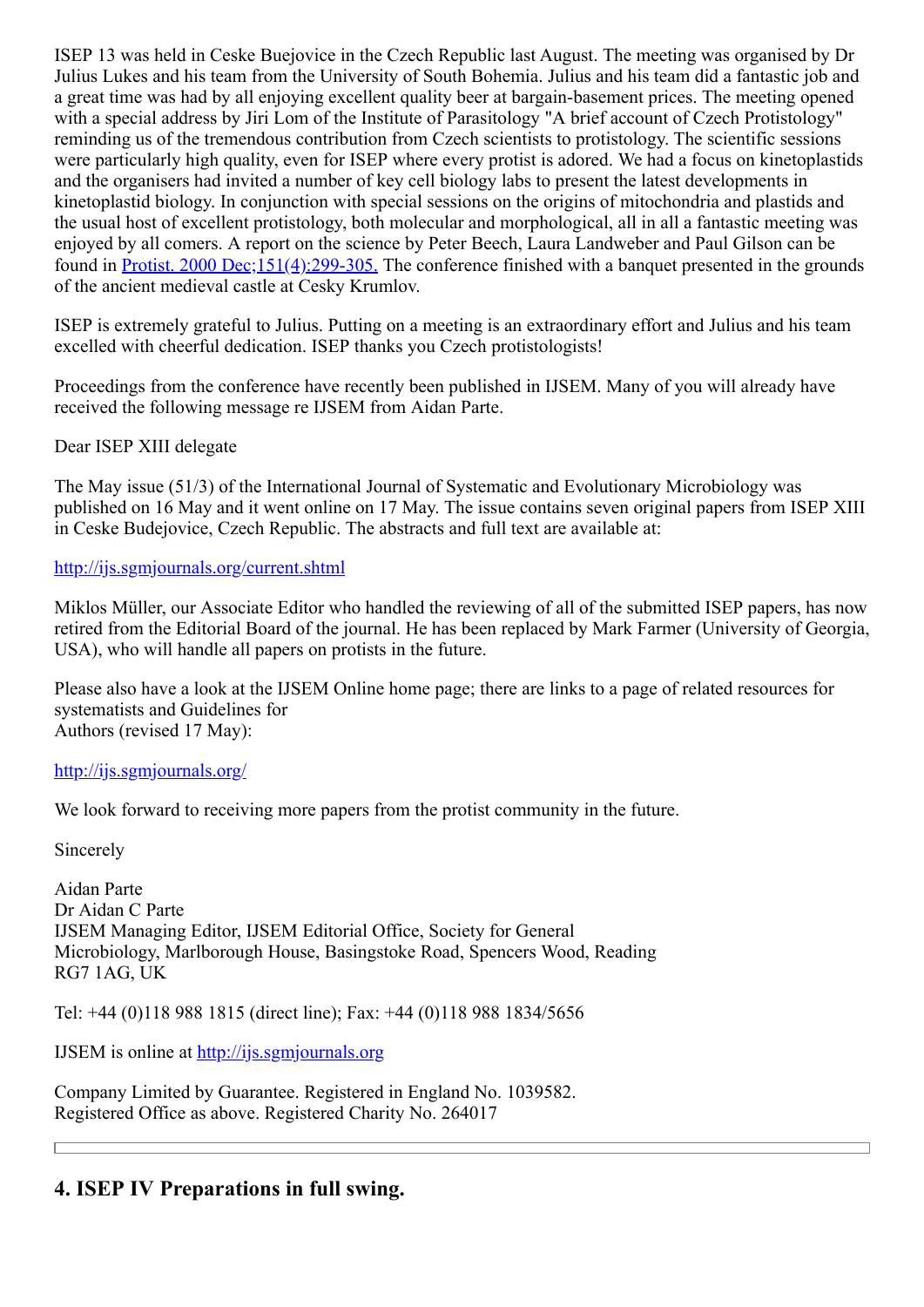In 2002 we will meet in Vancouver, Canada on June 19 - 25, 2002. Patrick Keeling and Jim Berger are the local organisers and the planning is going particularly well. Your editor conducted a site visit recently and was most impressed with the venue and the organisation. Planned social activities at this point include a trip up Grouse Mountain by gondola and a salmon barbecue at the University of British Columbia Museum of Anthropology. Your editor also had the opportunity to road test the salmon and the Okanagan Chardonnay, and both can be highly recommended. The museum itself is also quite extraordinary with a stunning collection of artefacts from the North West Pacific,s First Peoples. Further information on the meeting is available at the web site. See you in BC!

<http://www.botany.ubc.ca/keeling/ISEPHome.html>

## **5. ISEP Down-under**

At the last meeting the membership voted to hold ISEP IV in the island continent. We are hoping to hold the meeting in late January or early February 2005 at a seaside resort called Lorne that is south of Melbourne. February is high summer for Australia and participants can expect sun and surf and beer, but not necessarily in that order. The meetings will also include a special symposium being organised by Australian phycologists celebrating the career of Jeremy Pickett-Heaps who is retiring about then. All in all we anticipate a fabulous set of meetings and I know many ISEPers will seize the opportunity to visit Australia.

## **6. ISEP Treasurer's Report**

#### **2001**

#### **ISEP Executive:**

In accordance with changes to ISEP policy following the updating of our bylaws, the Treasurer,s Report was prepared to cover our fiscal year (as set out in the bylaws and indicated above). Dr. B. Yoo has again been appointed to audit our accounts and all supporting documentation, including this statement, has been forwarded to him. He will report directly to ISEP,s President (Dr. Rick Wetherbee) who will forward the report to our Head Office Manager (Dr. Patrick Keeling). If you wish to see a copy of the audit report please contact Patrick directly. All values are in Canadian dollars unless otherwise indicated.

#### **Active Account**

ISEP's overall financial state is strong. We have sufficient funds (\$4594.05) in our Active Account for routine society business and to support initiatives (Newsletter, symposia, an additional student travel award, etc.) that the Executive may wish to fund. In addition, \$1000 was loaned as seed money for the upcoming meeting in Vancouver and will be repaid to our account in the summer of 2002.

We only received membership payments from 28 individuals (income \$1437.28 of which ca. \$135.00 was in the form of donations to the Founders' Endowment). The Treasurer thanks R. Chapman, C. Delwiche, W. Martin and A. Roger for their generosity in this regard and strongly encourages other members to consider a donation in the next membership round. On the issue of only 28 members having paid their dues it is time for all delinquent members to pay up! I leave this matter in the hands of our new Membership Director (Dr. Andrew Roger). New this year was the acceptance of membership payment by Mastercard. I went to great personal lengths to establish this method of payment owing to the many requests by members to provide this service. In the end only TWO members paid their dues in this manner. This grossed the society \$140.00 (\$10.00 was returned to the bank in the form of service charges). Considering the low usage of our Mastercard account I anticipate that the bank will soon revoke ISEP's privileges to accept payment by credit card.

Our account generated \$25.59 in interest payments and \$1232 was transferred from the Endowment to subsidize two student travel awards for the 2000 meeting (cost \$2032.00). The only remaining expense was as miscellaneous bank charges (\$5.00 additional to the credit card expenses outlined above). In summary, ISEP's Active Account remains steady at ca. \$5000, an amount that we have generally tried to maintain for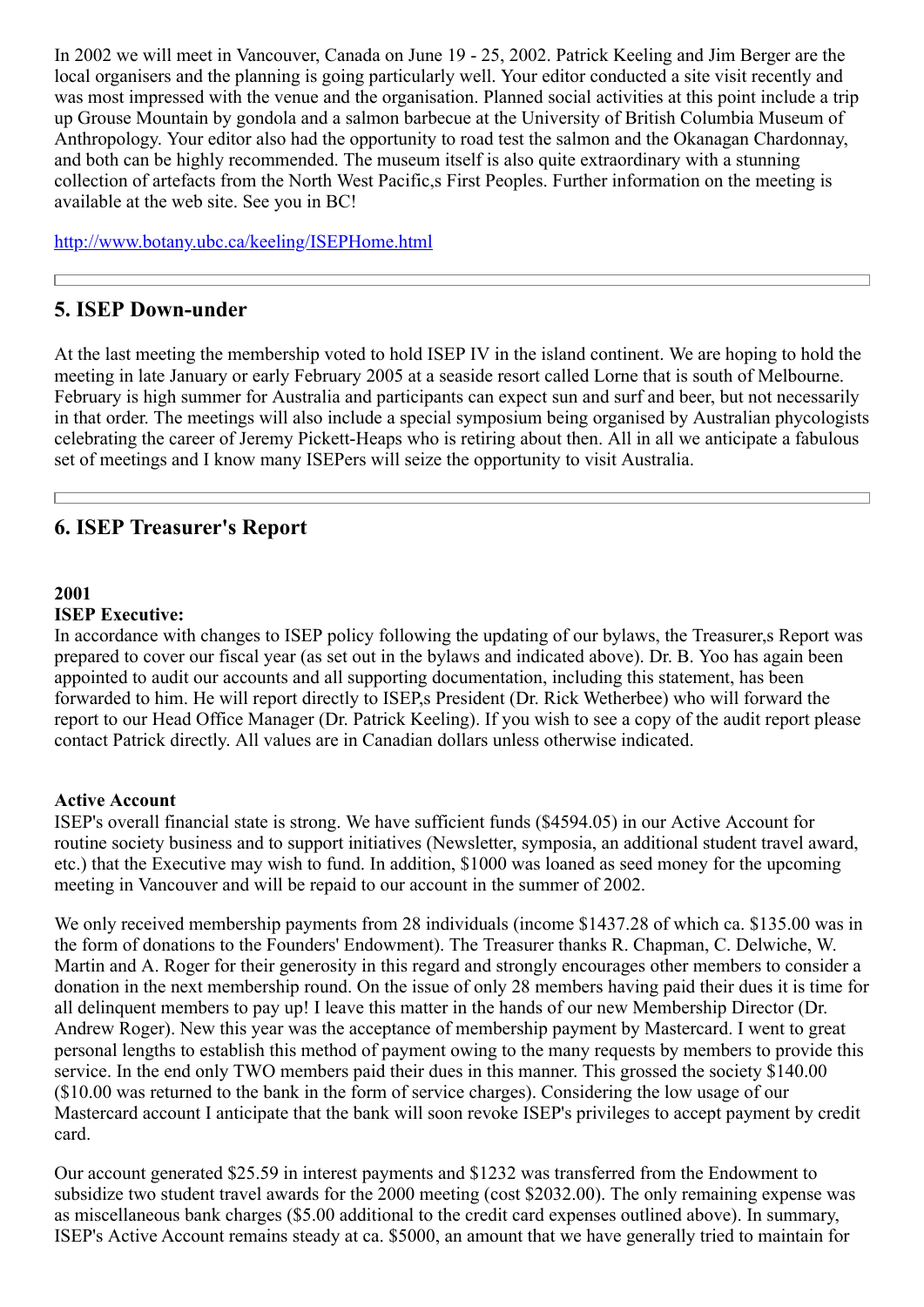contingency purposes. The executive may wish to spend some of this money, or transfer additional funds to the Endowment Fund where we realize better interest. Founders, Endowment Fund

The Founders Endowment Fund continues to grow. We went from \$30,834.59 in 2000 to \$31,209.86 in 2001 despite transferring \$1232 to our Active Account to support student travel. The growth was largely due to interest earned, but the value of some of our investments has also increased over the past year. Prior to our next meeting in 2002 the account will grow by at least an additional \$1532 thus insuring that we will have the funds to support student travel. I recommend that the executive use a similar approach to the last meeting whereby part of the student awards was supported by the Endowment Fund (\$1232) and part was taken from our Active Account (ca. \$800). This will insure the healthy growth of the Endowment Fund while allowing us to again support two or three deserving students.

I am pleased to present this positive report to the society. We are in a solid financial position and can look to a strong future.

Gary W. Saunders ISEP Treasurer

ENDOWMENT FUND Balance Forward: \$30,834.59 ITEM Income Expenses Interest \$ 1,532.00 Transfer from Active acct. \$ NA Transfer funds \$ 1232 student awards Fluctuation in Bonds & mutual. \$ 75.27 Totals \$ 1,607.27 \$ 1232 ---------------------------------------------------------- Balance \$31,209.86 ACTIVE ACCOUNT ON FOLLOWING PAGESoTuesday, June 19, 2001 Page: 1 ISEP2000-2001 - Checking Balance Sheet As of 4/30/01 4/30/01 Accounts Balance Assets Cash and Bank Accounts Checking 4,594.05 Total Cash and Bank Accounts 4,594.05 Total Assets 4,594.05 Liabilities & Equity Liabilities 0.00 Equity 4,594.05 Total Liabilities & Equity 4,594.05oTuesday, June 19, 2001 Page: 1 ISEP2000-2001 - Checking Income Statement 5/1/00 through 4/30/01 5/1/00- Category 4/30/01 Income/Expenses Income Interest Earned 25.59 Membership 1,437.28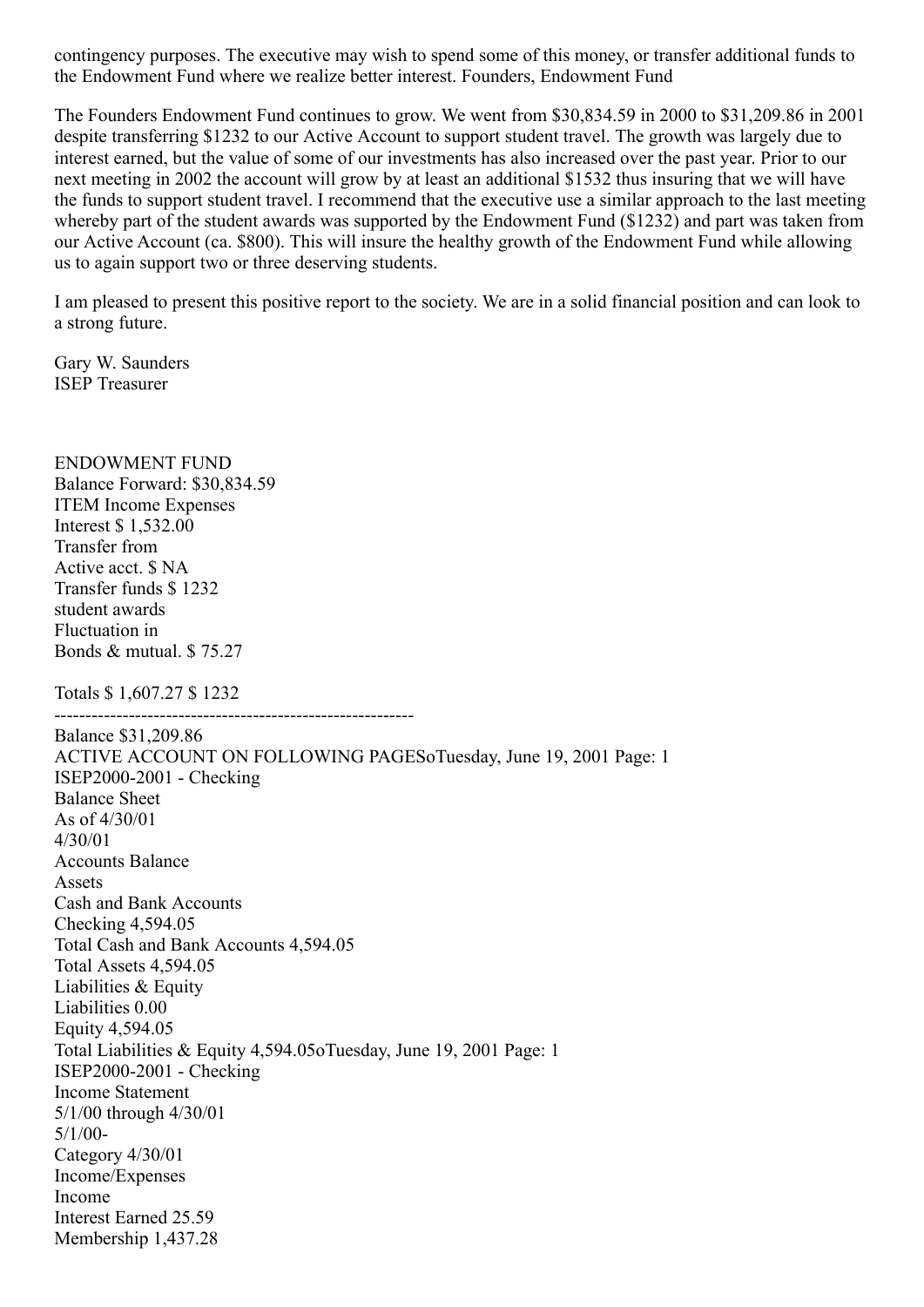Transfer funds from Endowment 1,232.00 Total Income 2,694.87 Expenses Bank Charges 15.00 Endowment Award Payment 2,032.00 Miscellaneous 1,000.00 Total Expenses 3,047.00 Total Income/Expenses -352.13

\*\*\*\*\*\*\*\*\*\*\*\*\*\*\*\*\*\*\*\*\*\*\*\*\*\*\*\*\*\*\*\*\*\*\*\*\*\*\*\*\*\*\*\*\*\*\*\*\*\*\*\*\*\*\*\*\*\*\*\*\*\*\*\*\*\*\*\* ISEP Membership Form \*\*\*\*\*\*\*\*\*\*\*\*\*\*\*\*\*\*\*\*\*\*\*\*\*\*\*\*\*\*\*\*\*\*\*\*\*\*\*\*\*\*\*\*\*\*\*\*\*\*\*\*\*\*\*\*\*\*\*\*\*\*\*\*\*\*\*\*

[1] Make a hard copy of the form below. We need your contact information so fill out the form completely with all requested details.

[ 2 ] Airmail it, with your dues, to the ISEP Treasurer:

Gary W. Saunders Department of Biology University of New Brunswick tel: 506 452 6216 Fredericton, N.B. fax: 506 453 3583 Canada, E3B 6E1 e-mail: [gws@unb.ca](mailto:gws@unb.ca) \*\*\*\*\*\*\*\*\*\*\*\*\*\*\*\*\*\*\*\*\*\*\*\*\*\*\*\*\*\*\*\*\*\*\*\*\*\*\*\*\*\*\*\*\*\*\*\*\*\*\*\*\*\*\*\*\*\*\*\*\*\*\*\*\*\*\*\*

Name (as it appears on Mastercard or VISA if paying by credit card):

Postal address:

Telephone number (optional):

Fax number (optional):

E-mail (necessary to receive newsletter electronically):

Membership dues are US\$ 25 (Can\$35) for each two-year period. We can accept payment for two, four, or more years, and we welcome additional contributions. Payment may be made by personal check (within the USA & Canada), bank money order or bank draft, international money order, or postal money order; payable to "International Society for Evolutionary Protistology". We can also accept payment by Mastercard and VISA (NEW!! But note transaction fee for VISA below).

ISEP membership dues are included for the years 200 through 20 .

Total membership payment: Donation to the Founders' Fund VISA transaction fee [put  $$2.00$  on line on right ]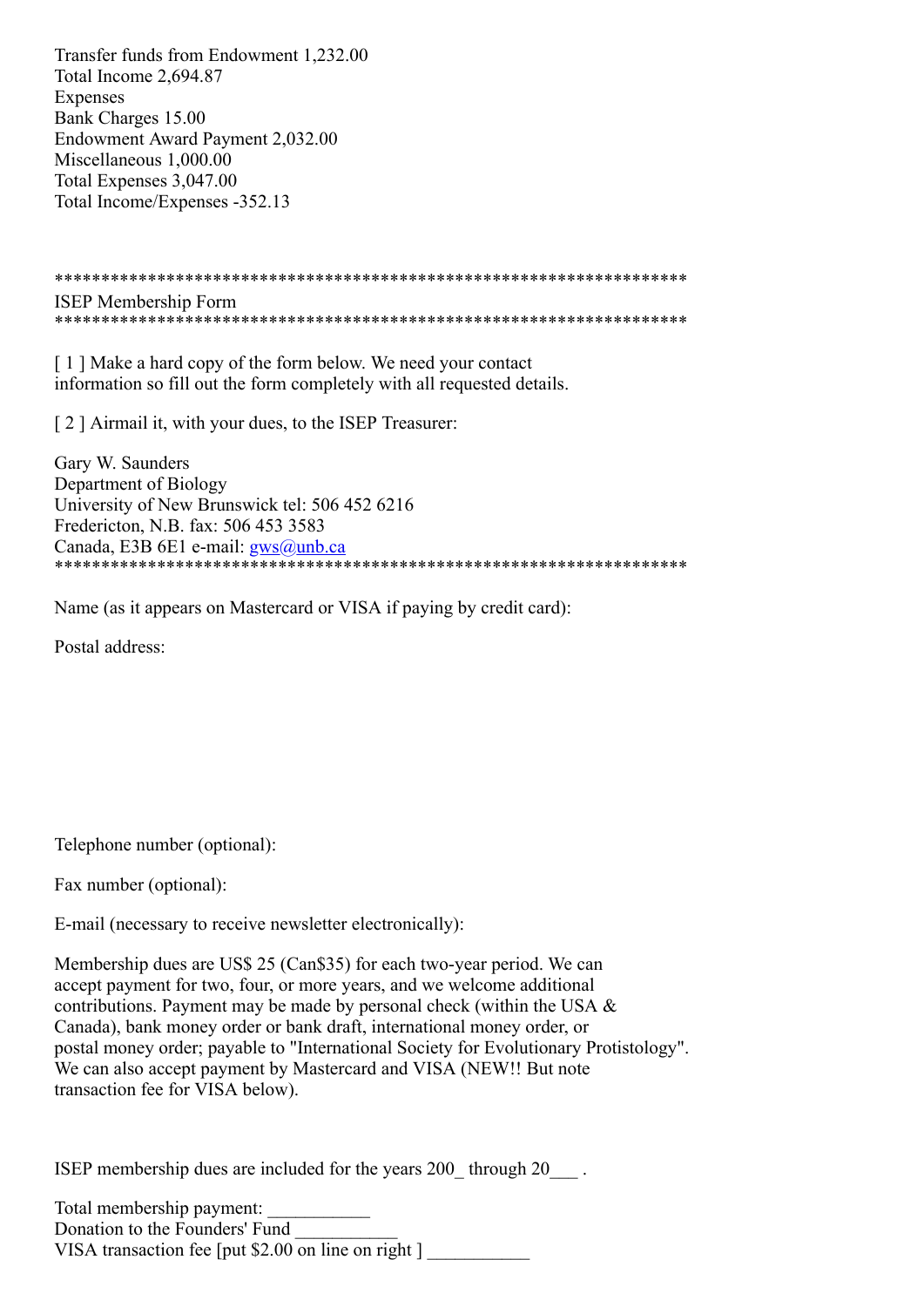| Credit Card option [note \$2 transaction fee for VISA] |           |
|--------------------------------------------------------|-----------|
| MasterCard or VISA (Circle one)<br>Credit card $#$     | Exp. Date |
| Signature:                                             | Date:     |

#### **7. Proselytising for protistology**

Your editor recently attended two stimulating lectures that gave him pause to reflect on things protistological. The first lecture was by Tom Cech and recounted the major discoveries of RNA splicing and telomeres (the latter by Elizabeth Blackburn) using ciliates as model organisms. The numerous mini-chromosomes of ciliate macronuclei were the ideal study object for telomere research and ISEPers are familiar with the other extraordinary things ciliates are able to do. I ask readers to think of other paradigms to emerge from the study of protists and contact me. I,d like to compile some for the next newsletter.

The second lecture, by Leroy Hood, made me realise that we mustn't tire of promoting our discipline. Hood will be known to many of you as an inventor of automated DNA and protein sequencers. Hood continues to dream up extraordinary instruments and revealed his latest widget an inkjet printer converted to synthesise DNA arrays of genes on microscope slides. Basically, Hood swaps A, G, C, and T solutions for the cyan, magenta yellow and black inks in the printer and reconfigures it to squirt out tiny dollops of DNA sequence (base by base) onto slides. Great stuff, and just the ticket for your microarrays when you get your protist genome up and running. What was less encouraging was to hear Hood talk about things evolutionary. It is clear that the focus of molecular biology on a few model organisms (the superb six, as some describe them) has done little to increase peoples, awareness of eukaryotic diversity. For instance, Hood spoke of a cell biological principle that spanned the entire spectrum of eukaryotes all the way from yeast up to man,. Clearly we have much work ahead of us as protistologists to convince the scientific community that yeast and man are but two twigs at the tips of the great eukaryotic tree.

### **8. The next generation of web resources - Microscope and Tree of Life**

Paddy Patterson has spent the last year or so on a well-earned sabbatical at Woods Hole in the Marine Biology Labs. During his time there Paddy has been busy implementing Microscope, an on-line resource partly funded by the NASA Xenobiology programme.

#### [www.mbl.edu/microscope](http://www.mbl.edu/microscope)

Paddy had this to say about the resource

The important feature of microscope is NOT that it is a database (although it holds a pile of data) but that it can aggressively use the underlying classification to find taxon-related data on the internet, identify it and even collate it. It is associated with Biose-IT software, which is being developed to help people to put data sets on the web, and TNS which is the system that holds all names.

Microscope also contains a draft comprehensive classification of all protists and all the info is downloadable. The database currently has 15000 microbe names and 1000 images

Paddy is also looking for collaborators, who wish to add to the site or want the site to look at other data sitting on the internet. The site will have a supervisory team, rather like a journal, and Paddy is also seeking expressions of interest from folks to get involved in this side. The site can accommodate multiple classifications so if people wish to assemble alternative classifications, they can also add them to the site.